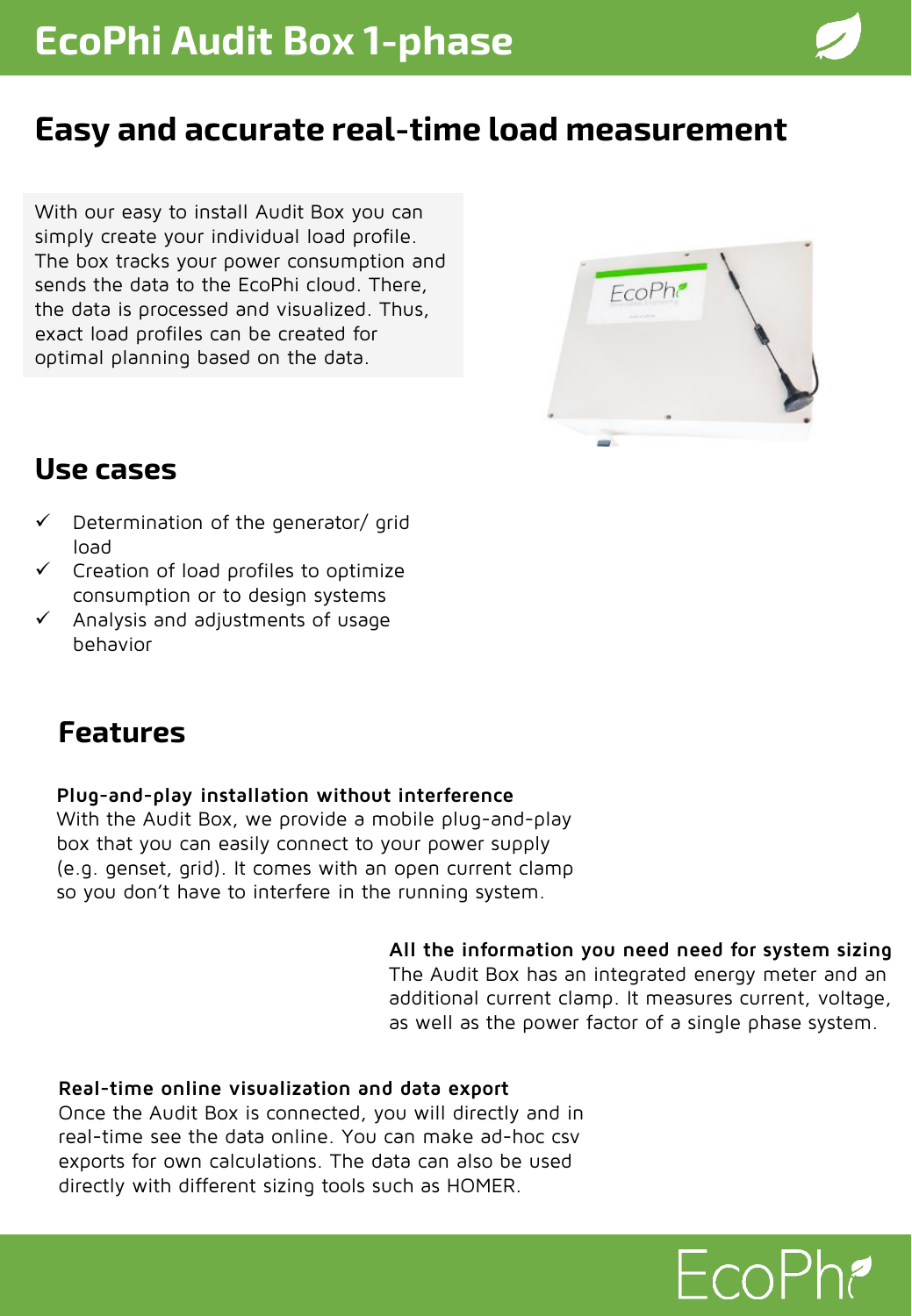#### **Data transmission even in remote areas**

The data can be transmitted in 2G, 3G and 4G networks, which enables a wide coverage even in remote regions.

#### **Optional data analysis and sizing by EcoPhi**

If required, EcoPhi analyzes the data handles the system sizing for you. We prepare your report and discuss the results together. This way you will have an independent and professional assessment of your required system quickly and with high accuracy.

### **The most important information at a glance**

| Local storage of data                   | <b>No</b>                                                                                  |
|-----------------------------------------|--------------------------------------------------------------------------------------------|
| Data storage in case of network failure | N <sub>0</sub>                                                                             |
| Remote error diagnostics                | <b>Yes</b>                                                                                 |
| Power supply                            | 12-30 V. in the running system<br>Optional Power Supply Box                                |
| Transmission                            | GSM: 2G, 3G, LTE                                                                           |
| Plug-and-play                           | Yes                                                                                        |
| Dashboard access                        | Yes                                                                                        |
| Contents of delivery                    | Audit Box incl. energy meter, current<br>clamps, connection cable, antenna, power<br>cable |
| Maximum current measured                | 100 A                                                                                      |

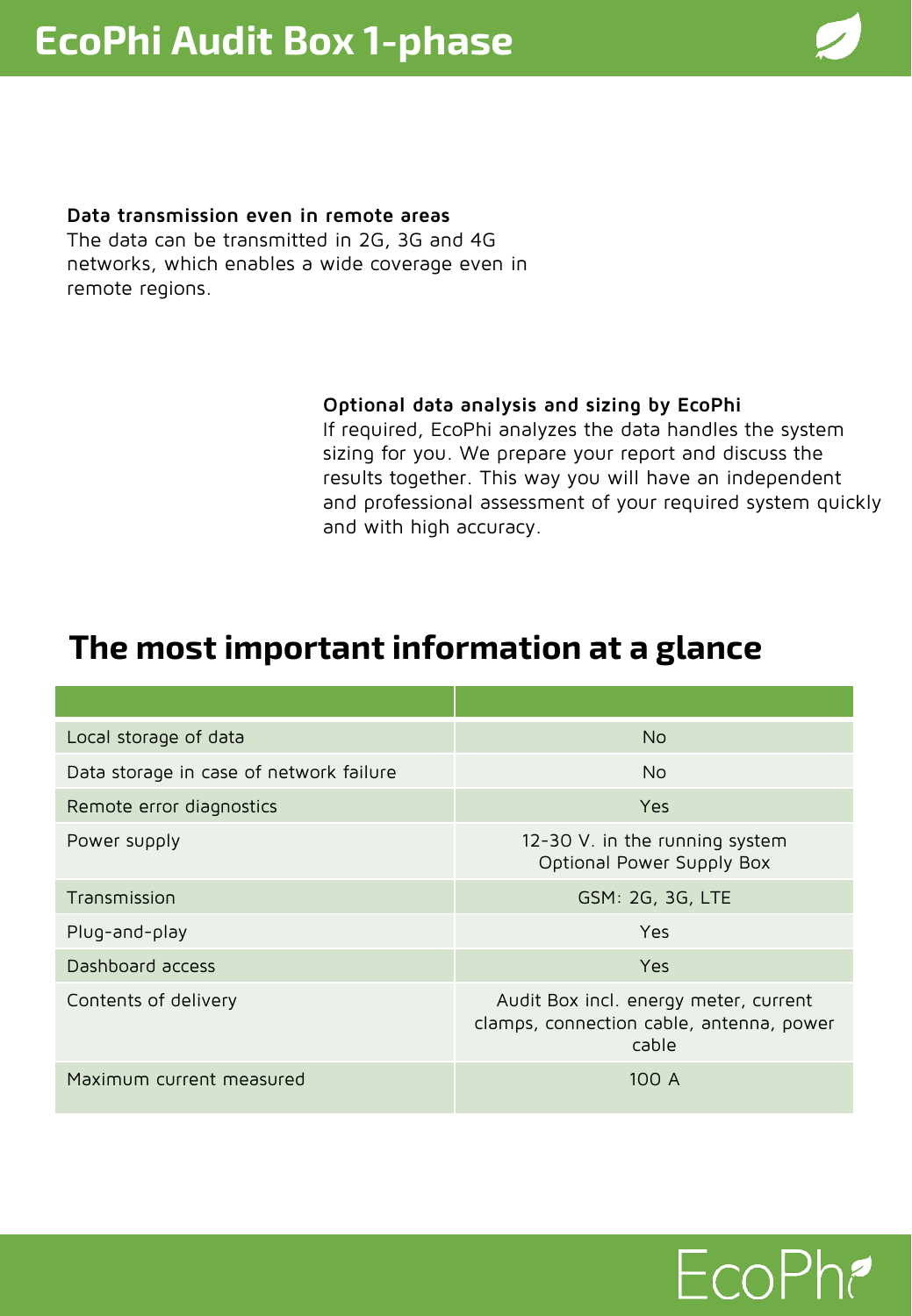



EcoPh?